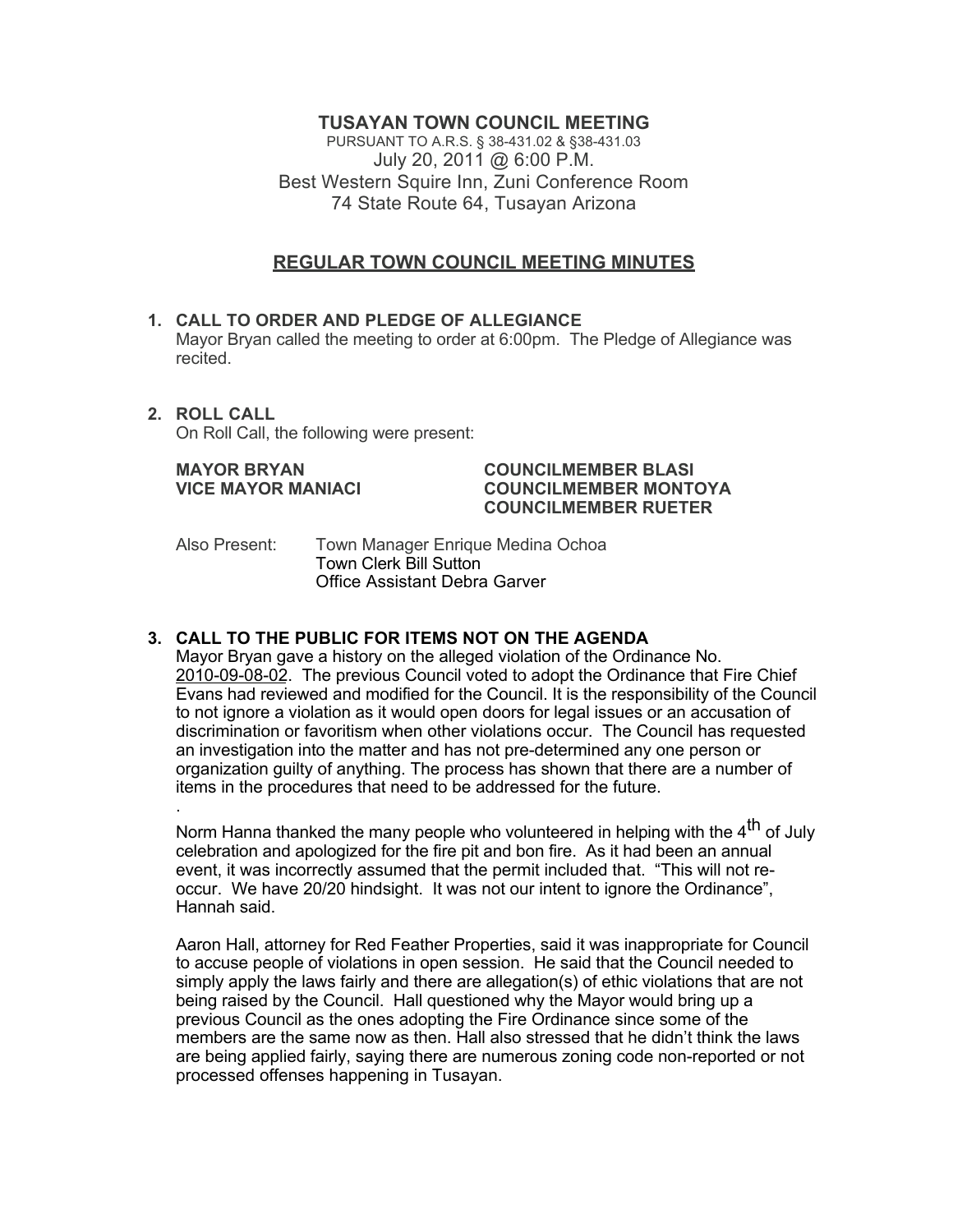Eric Geissaz thanked the Chamber and felt that the fire pit was common sense to do to warm the spirit of the people on such a wet night.

Bob Freson vouched for the character of Chief Evans, and Deputy Chief Pitsinger as to how safety conscience and dedicated they are.

Chief Robert Evans spoke about how upset his men were and that their integrity had been put into question. Chief Evans brought up a few other points, including; the area had been watered down and was a boggy mess. He said, that when the Ordinance had been passed, it was assumed that these types of events would be part of the permits. He questioned why investigations were not being performed on other open campfires. He also stated, they had nothing to do with setting the fire and that "if somebody would have come and said to put the fire out, we would have."

After running out of his allotted three minutes time to speak, Chief Evans was given one extra minute to speak, by Mayor Bryan. Evans said that we have been given the authority for open burning since 2001, and he left a copy of a letter with the Mayor to that effect.

Jake Banks requested that the Town Manager apologize and render his resignation based on what he read in the newspaper that the Fire Department had started the bon fire.

Pete Shearer, first Mayor of Tusayan read the Ordinance and since the Fire Department would be at certain events, the Ordinance was intended to make exceptions for them. "We set it up that way".

Nancy Hasenmayer stated that she was sad that the community was divided and that this issue ignited everyone.

John Thurston was concerned that a Councilmember confronted his 15-year-old nephew.

Bill Fitzgerald said "The voice of Tusayan was here tonight and I request that the Council make the investigation go away, by asking the Attorney General to drop this."

A five minute recess was called at 6:30pm., by Mayor Bryan.

Open session began again at 6:35pm.

## **4. CEREMONIAL AND INFORMATIONAL MATTERS**

Steve Monroe, ADOT Project Supervisor, stated activity would start later on this week and the contractor would begin work next week. There will always be one lane of traffic open in either direction.

# **5. CONSENT AGENDA**

#### **Consideration and possible approval of Administrative/Treasurer's Report**

Acceptance of the Finance Report Approval of the Payment of Bills Approval of Minutes

Council Member Montoya moved to approve the consent agenda with changes.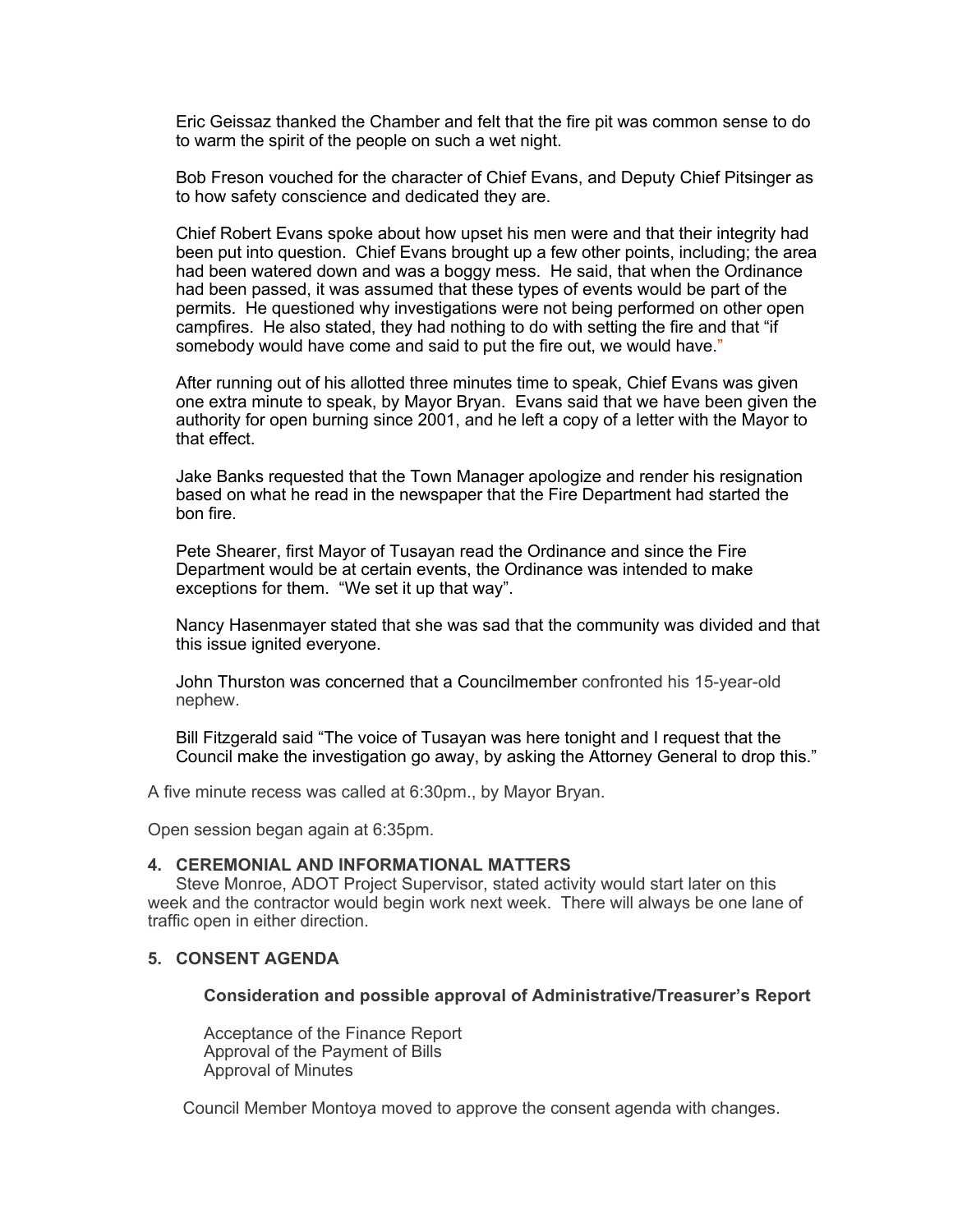Council Member Reuter seconded the motion. All were in favor.

## **6. COMMITTEE REPORTS**

No reports were presented.

## **7. PUBLIC HEARINGS – Proposed Fiscal Year Budget for 2011-2012**

- **A. Open Hearing**
- **B. Call to the Public**
- **C. Close Hearing**

The Mayor opened the public hearing for the proposed Fiscal Budget for 2011-2012, made a call to the public, no one from the public responded and he closed the hearing.

# **8. ITEMS FOR ACTION**

# **Consideration and possible approval of Proposed Fiscal Year Budget 2011-2012.**

Council Member Montoya moved to approve the proposed fiscal budget. Council Member Reuter seconded the motion. All were in favor.

#### **Re-Vote on Consideration and possible approval of \$1,000 maximum for the coordination of reception and related activities for the Arizona Department of Transportation Board meeting in Tusayan on August 18, 2011.**

Council Member Montoya moved to approve the \$1000 maximum for reception and related activities for the ADOT board meeting.

Council Member Reuter seconded the motion.

Mayor Bryan abstained as he is the GM for the Squire, and according to him, he should have recused himself the first time. The remaining four were in favor.

#### **Consideration and possible approval of a location of a reception for the Arizona Department of Transportation Board prior to their meeting in Tusayan on August 18, 2011.**

Council Member Blasi moved to approve the location for the ADOT board reception to be at the Squire Inn.

Council Member Montoya seconded the motion.

Mayor Bryan abstained, as he is the GM for the Squire. The remaining four were in favor

# **8. ITEMS FOR DISCUSSION**

Code Enforcement Program by Willdan Engineering

Town Manager Ochoa stated a need for a hearing officer in the near future. He is looking for someone with adjudication or administrative law experience. The Town Attorney will be asked if there is a conflict for the Town Clerk to be the hearing officer.

Update on the Office Modular Fabrication and Installation

There continues to be problems with the site work and it has delayed the delivery of the Modular by a week or two. Town Manager Ochoa, when asked when the first meeting could be held in the new building, responded that possibly mid-August. Councilman Reuter said that he thought it would be September.

Furniture and Equipment cost forecast for new Town Hall Modular

The Town Manager distributed research done by Debra Garver and requested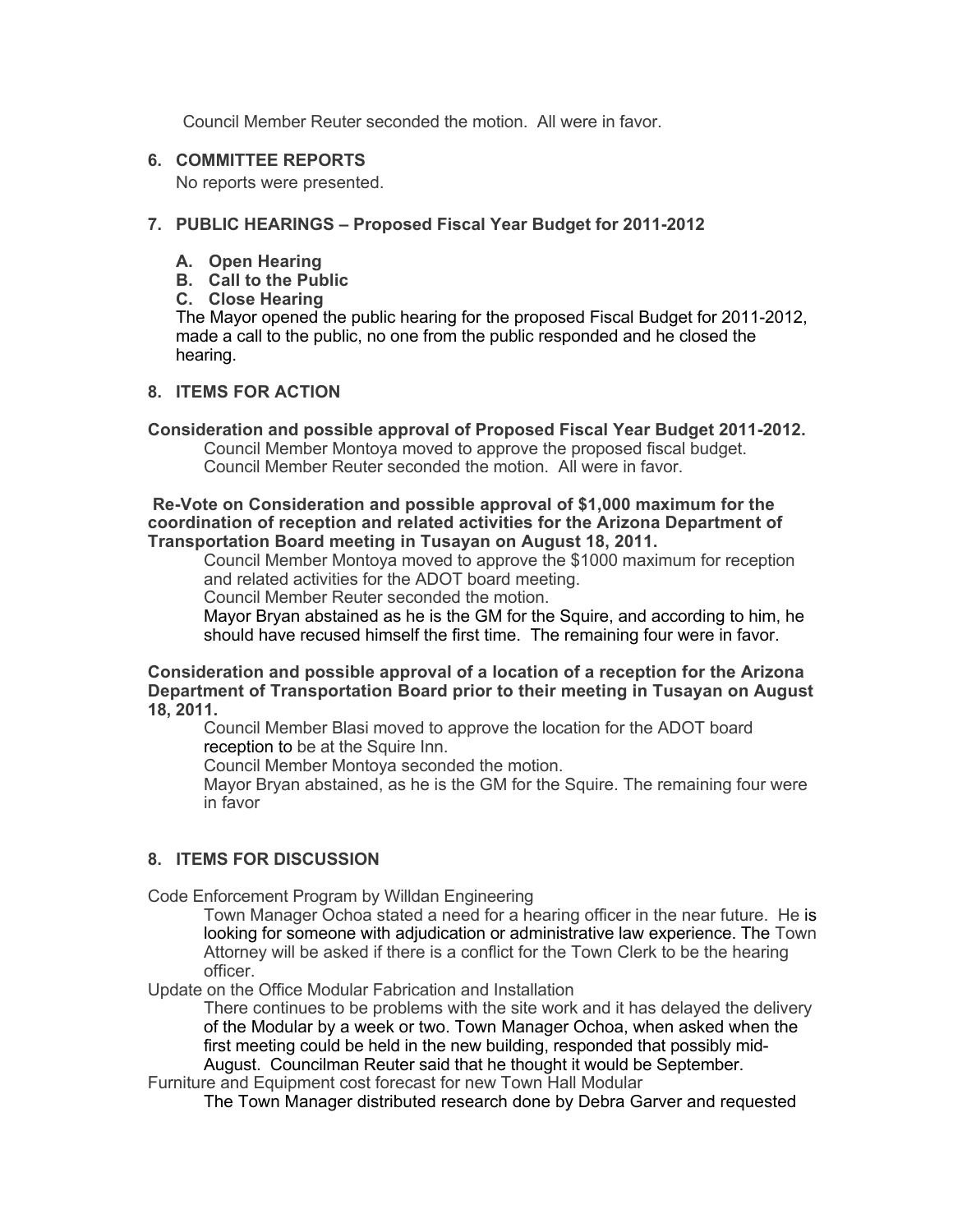that the Council pick their top 3 favorites and forward those to him.

Strategic Plan Development Retreat Tentative Dates and Locations

The Town Manager has received a couple of proposals for the retreat, but both were expensive. He said he would continue looking. It is still on for August 10.

## **9. TOWN MANAGER'S AND STAFF REPORTS**

The Town Manager and the Town Clerk attended an Elections Training and found it very valuable. Town Clerk Sutton commented on the preciseness of election law.

### **10. SET AGENDA AND ACTION ITEMS FOR NEXT MEETING**

Various items were suggested for the next agenda for the August 3 Council Meeting.

# **11. COUNCIL MEMBERS' REPORTS**

Councilmember Reuter had nothing to report.

Councilmember Blasi spoke on his concern of the misconceptions in Town. "This information (regarding the fire) was erroneous. I believe that someone was eves dropping at our last executive session. We are going to increase security so that doesn't happen again."

Vice-Mayor Maniaci expressed that the evening was a great exercise in democracy and wish attendance could be like this all the time.

Councilmember Montoya had nothing to report.

# **12. MAYOR'S REPORT**

Mayor Bryan reported that he had been notified that the development agreement has been completed and will be put on the website for public viewing. As Tusayan is a new Town, mistakes will be made but the goal is to build a structure that lasts. He asked the Council to stay focused on the big picture and remain committed to listening and acting with integrity and transparency.

### **13. MOTION TO ADJOURN INTO EXECUTIVE SESSION for the following purpose:**

Councilmember Montoya moved to move into the executive session. Vice Mayor Maniaci seconded the motion. All were in favor.

The Council moved to go into Executive Session at 7:29 pm after a 5 minute recess.

**The Council may wish to go into Executive Session pursuant to A.R.S. Section A.R.S. 38-431.03.A.3 for discussion and consultation with the Town Attorney in order to receive legal advice and to give directions concerning the following:**

**The Council may wish to go into Executive Session pursuant to A.R.S. Section 38-431.03.A.3 and A.4 for discussion and consultation with the Town Attorney in order to receive legal advice and to give directions concerning the negotiation of a pre-annexation and development agreement with the Stilo Group.**

The executive session started at 7:40pm and returned to open session at 8:49 pm.

# **15. ADJOURNMENT OF REGULAR COUNCIL MEETING**

Council Member Montoya moved to adjourn the meeting. Vice Mayor Maniaci seconded the motion. All were in favor.

Meeting adjourned at 8:50pm.